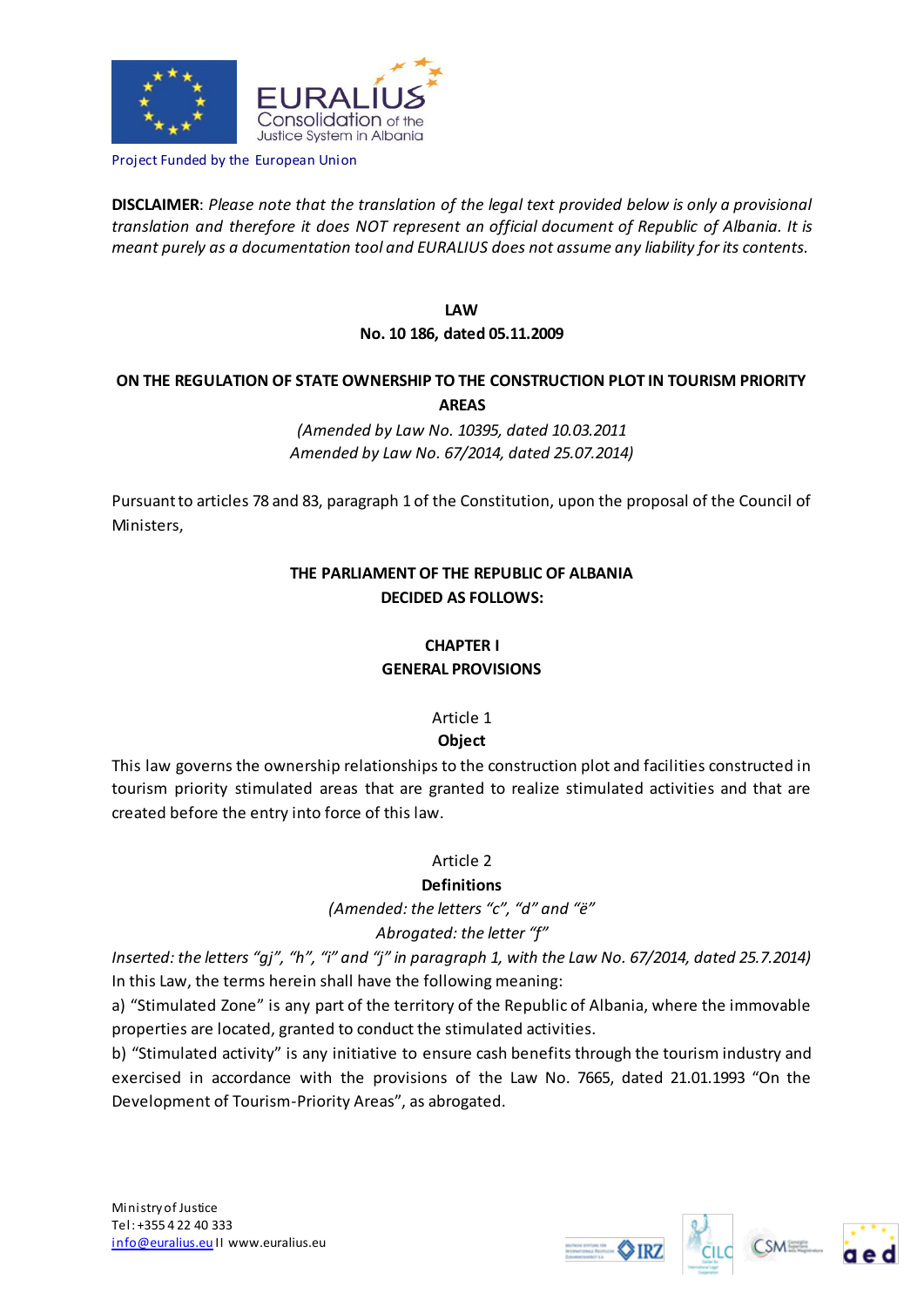c) "Stimulated Person" is a natural or legal person, awarded the status of incentivized person, in accordance with Law No. 7665, dated 21.1.1993, "On the Development of Tourism-Priority Areas", as abrogated.

ç) "Lease and Development Agreement" is the agreement entered into between the stimulated person and the lessor, defining the specific conditions for the realization of the stimulated activity. d) "Built facility" is the facility or the entirety of facilities or apartments built within the zone boundaries for which the person was awarded the status of stimulated person.

f) "Interested Entity" is a natural or legal person using the built facility and has entered into a direct or indirect legal transaction with the stimulated person for the assignment of real rights to the facility constructed within the stimulated area, before the date of entry into force of this law.

(e) "Lessor" is the authority entering into a lease and development agreements with the stimulated person.

ë) "Construction Plot" is the entire plot surface area within the stimulated area, according to the boundaries of the approved construction site permit.

f) Abrogated.

g) "Responsible Minister" is the Minister, under which ALUIIZC is subordinated to.

(gj) "Free construction plot" is the plot surface area, within the simulated area, as defined by the survey plan within the boundaries of the approved construction site permit, such as squares, functional plots, swimming pools, green areas, roads or other plot of similar destination and function."

h) "Survey Plan" is the plan prepared by ALUIIZC, after the in-situ updates, indicating the factual situation of the stimulated zone, according to the boundaries of the approved construction site permit.

i) "Built Facility" is a facility whose frame structure and covering are completed.

j) "Non-tourist activity in tourism-priority area" is the activity performed in accordance with letter "b", article 4 of the Law No. 7665, dated 21.1.1993, "On the development of tourism-priority areas", as abrogated.

2. The institution responsible for conducting the procedures of the transfer of ownership title on the built facilities and the construction plot, within the stimulated area, to the interested persons is the Agency for the Legalization, Urbanization and Integration of Informal Zones/Constructions", hereinafter ALUIIZC, established by the law No. 9482, dated 03.04.2006 "On the legalization, urbanization and integration of illicit constructions" as amended.

## Article 3

### **Scope of application**

*(The existing paragraph becomes paragraph 1 and, paragraph 2 is inserted with the Law no. 10395, dated 10.3.2011)*

*(Paragraph 1 is amended and paragraph 3 is inserted with Law No. 67/2014, dated 25.7.2014)*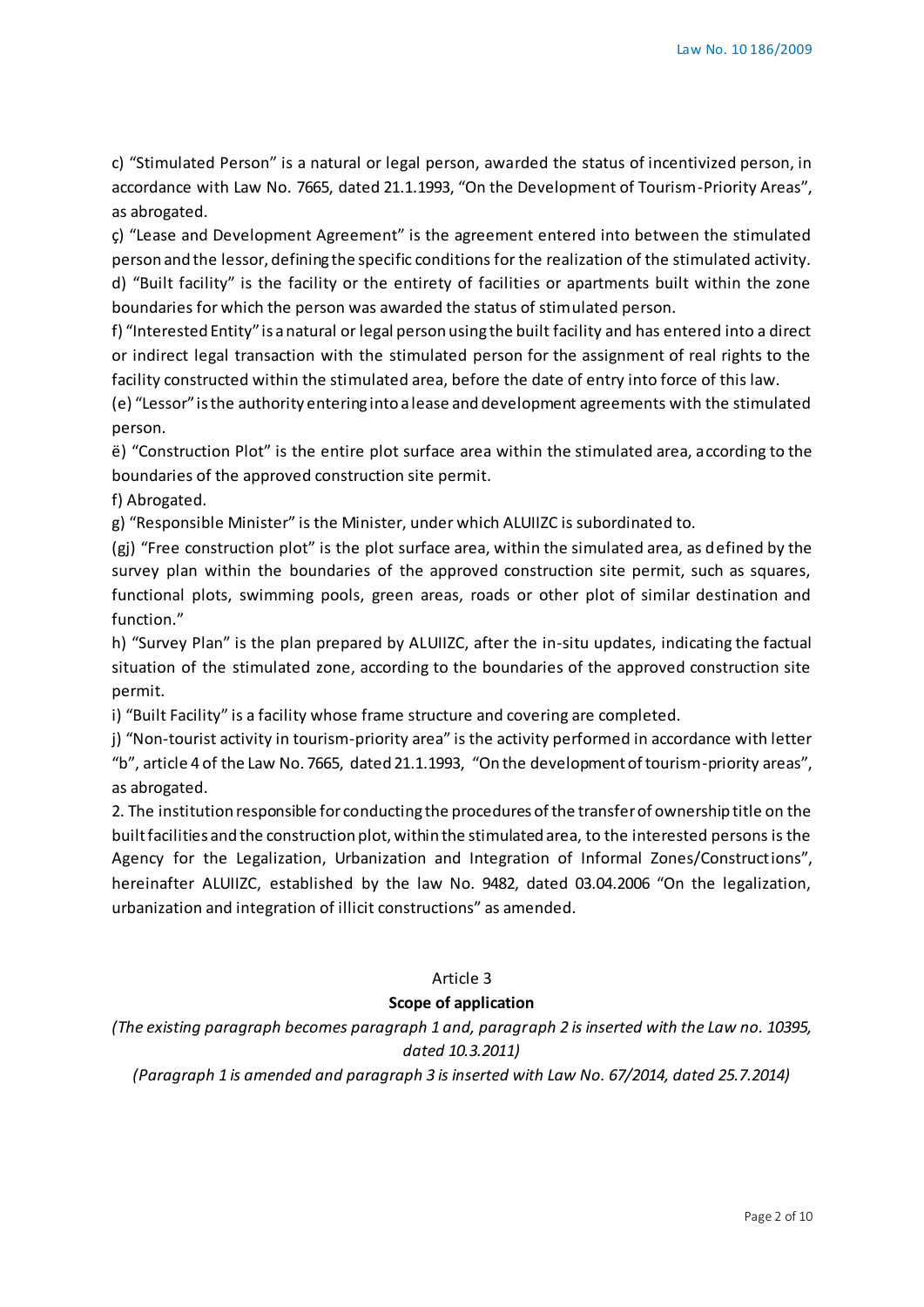1. This law is applicable to the transfer of the title rights to the interested entities or stimulated persons to the built facilities and construction plot within the stimulated zone, as well as to nontourist activities in the tourism-priority area.

2. The stimulated persons, who have satisfied all their liabilities arising from the lease and development agreement, in the event they are not interested in changing the ownership to the construction plot, are not subject to the procedures provided by this Law.

3. The procedures of this law shall apply also to persons exercising "non-tourist activities in the tourism-priority area.

## CHAPTER II

### OWNERSHIP TRANSFER PROCEDURE

#### Article 4

### **Documents required to be submitted by the interested entity**

*(Letter "b" of paragraph 1 amended with the Law No 67/2014, dated 25.7.2014)*

1. The interested entity, who is using the built facility shall file with the ALUIIZC, within 60 days after the public notice, the following documents:

a) an application for the transfer of the ownership title to the construction plot, filled in in compliance with the template form approved by the responsible minister;

b) the documents attesting the legal transaction between the stimulated person and the entity interested in the transfer of the ownership title to the built facility;

c) the layout plan and surface in m2 of the built facility;

ç) the ownership documents of the built unit, if any;

d) a copy of the ID or extract of the commercial registry.

2. If the built facility or facilities are used by two or more interested parties, the application is made for the transfer of the joint ownership of the entire construction plot.

#### Article 5

## **Documents required to be submitted by the stimulated person**

*(The letter "e" of paragraph 1 is added with the Law No. 10395, dated 10.3.2011) (Law No. 67/2014, dated 25.7.2014 has amended in paragraph 1, the letters "b", "c", "ç" and "e" and inserted the letter "f", while has added a paragraph 2, after 1.)*

1. The stimulated person, who is using the built facility within the stimulated area shall file with the ALUIIZC, within 60 days after the public notice, the following documents:

a) an application for the transfer of the ownership title to the construction plot, in line with the template form approved by the responsible minister;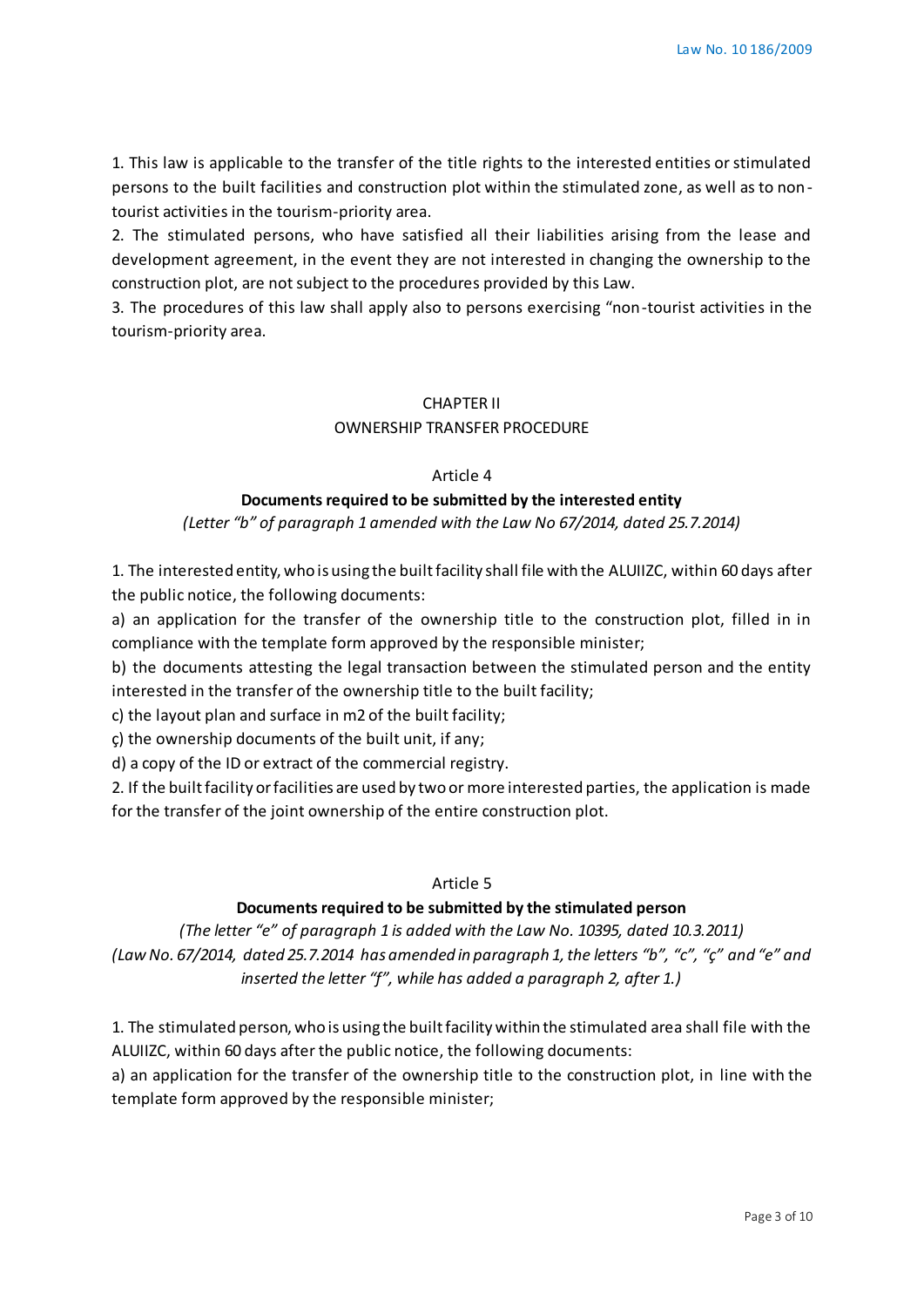b) the lease or development agreement entered into between the stimulated person and the lessor, if there is such an agreement;

c) the construction permit and/or the construction site permit;

ç) the approved architectural design;

d) the ownership documents of the built facility, if any;

dh) a copy of the ID or extract of the commercial registry.

e) a verification letter from the National Tourism Agency about the lease agreement liability, calculated up to the moment of the agreements are terminated;

f) the decision of the competent bodies awarding the status of stimulated person.

2. The paragraph 1 of this Article is applicable also to those entities that have exercised a non-tourist activity in a stimulated area.

2. If the built facility or facilities are used by two or more stimulated persons, the application is made for the transfer of the joint ownership title to the entire construction plot.

## Article 6

## **Public Notice**

1. To ensure the documents specified in Articles 4 and 5 of this Law, ALUIIZC shall, upon the entry into force of this law, make a public notice to inform the interested entities and the stimulated persons.

2. More detailed rules on the deadline, content and manner of public notice are established by a Council of Ministers Decision.

### Article 7

## **Verification of data**

1. Upon filing the documents specified in Articles 4 and 5 of this Law, ALUIIZC makes the data entry, in line with the form defined in the Instruction of the responsible minister.

2. ALUIIZC shall coordinate its work with the Immovable Property Registration Office (IPRO) to check the legal status and the in-situ conditions of the built facilities, and with the Property Restitution and Compensation Agency to identify whether there is any application by entities claiming the ownership right to the stimulated area.

3. Upon conclusion of the verification made together with the institutions referred in paragraph 2 herein, ALUIIZC shall draft a report explaining the verification process conducted and a survey plan reflecting the urban planning data of the stimulated area.

4. The detailed rules for the co-ordination of work, according to paragraph 2 of this article, are established by a Council of Ministers Decision.

## Article 7/1 **Land Ownership Transfer Procedure**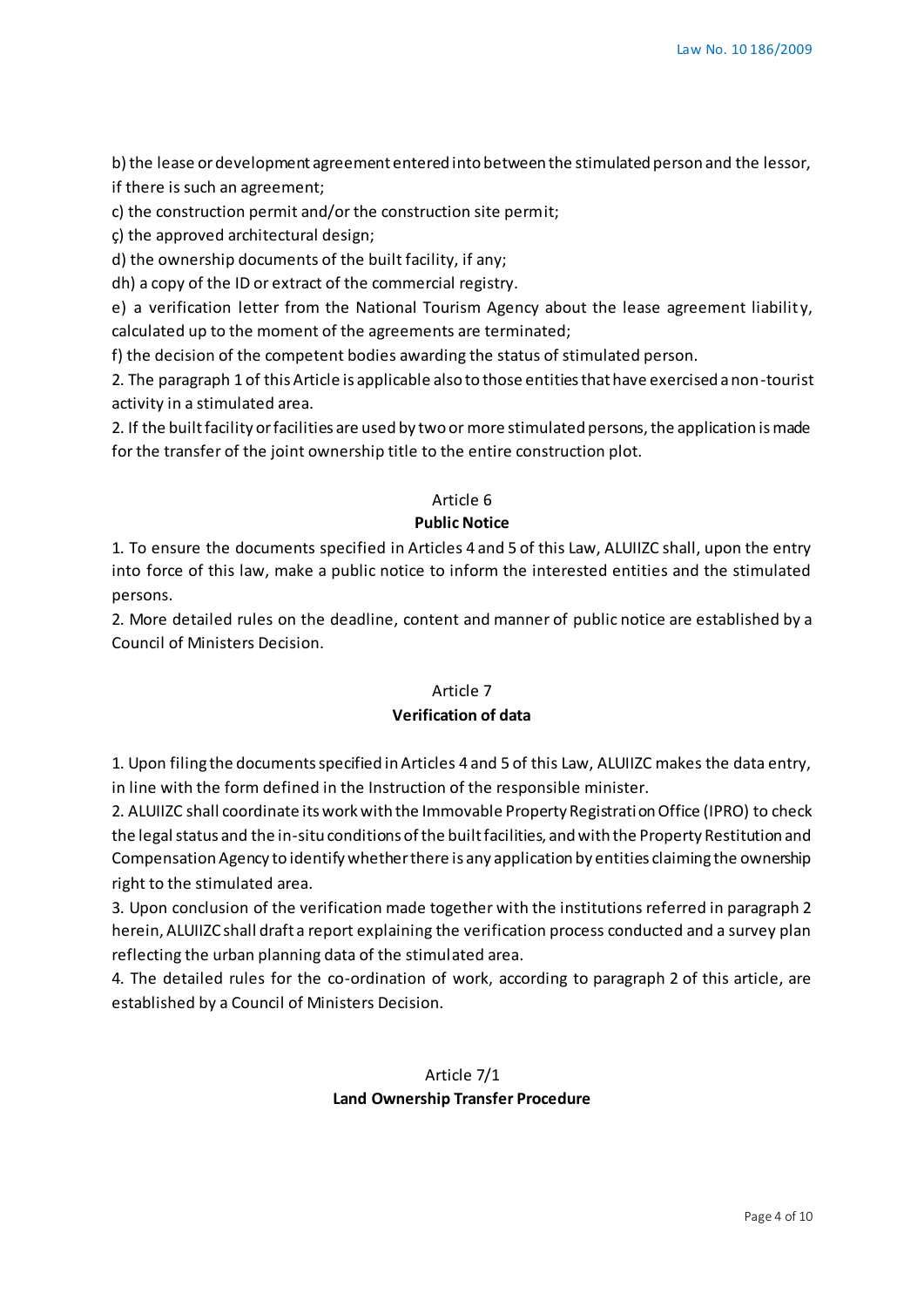### *(This Article is inserted by the Law No. 67/2014, dated 25.7.2014)*

1. In the event the stimulated person has entered into a lease or development agreement about a state-owned construction plot, ALUIIZC shall, before the Property Restitution and Compensation Agency make the physical restitution and compensation, transfer the ownership title to the construction plot in the name of the interested entity or the stimulated person.

2. The persons affected by the application of paragraph 1 of this Article shall be compensated following the procedures provided by the legislation into force about the legalization, urbanization and integration of illicit constructions.

#### Article 8

## **Cancellation of the registration of a legal transaction** *(Paragraph 2 abrogated with aw No. 67/2014, dated 25.7.2014)*

1. The explanatory report, drafted in accordance with Article 7 of this Law, is promptly communicated to the Central Immovable Property Registration Office to check whether the built facility is registered or not. In this case, after receiving the report, the registrar suspends the registration and no action can be taken on the property, until this process is completed, under this law.

2. Abrogated.

### Article 9

## **Ownership and joint ownership of the entirety construction plot**

*(Paragraph 1 is amended by the Law No. 67/2014, dated 25.7.2014)*

1. The interested entity or the stimulated person have the right of option to acquire the construction plot where the built facility is attached to, located within the boundary of the construction parcel and identified in the survey plan, in accordance with the procedures provided by this chapter.

2. If the built facility is being used by two or more interested entities or stimulated persons, they have the right of option to acquire the construction plot as tenancy-in-common, in the appropriate proportions with the built facility surface, which they shall prove to have been using it on the basis of documentary evidence, presented in accordance with Articles 4 and 5 of this Law.

3. The plot acquired in co-ownership by two or more persons, by the operation of this law, shall not be divisible.

4. Any legal transaction carried out with the intent to violate the above prohibition, shall be absolutely null and void.

#### Article 9/1

#### **Ownership and co-ownership to the vacant land**

*(This Article is inserted by the Law No. 67/2014, dated 25.7.2014)*

1.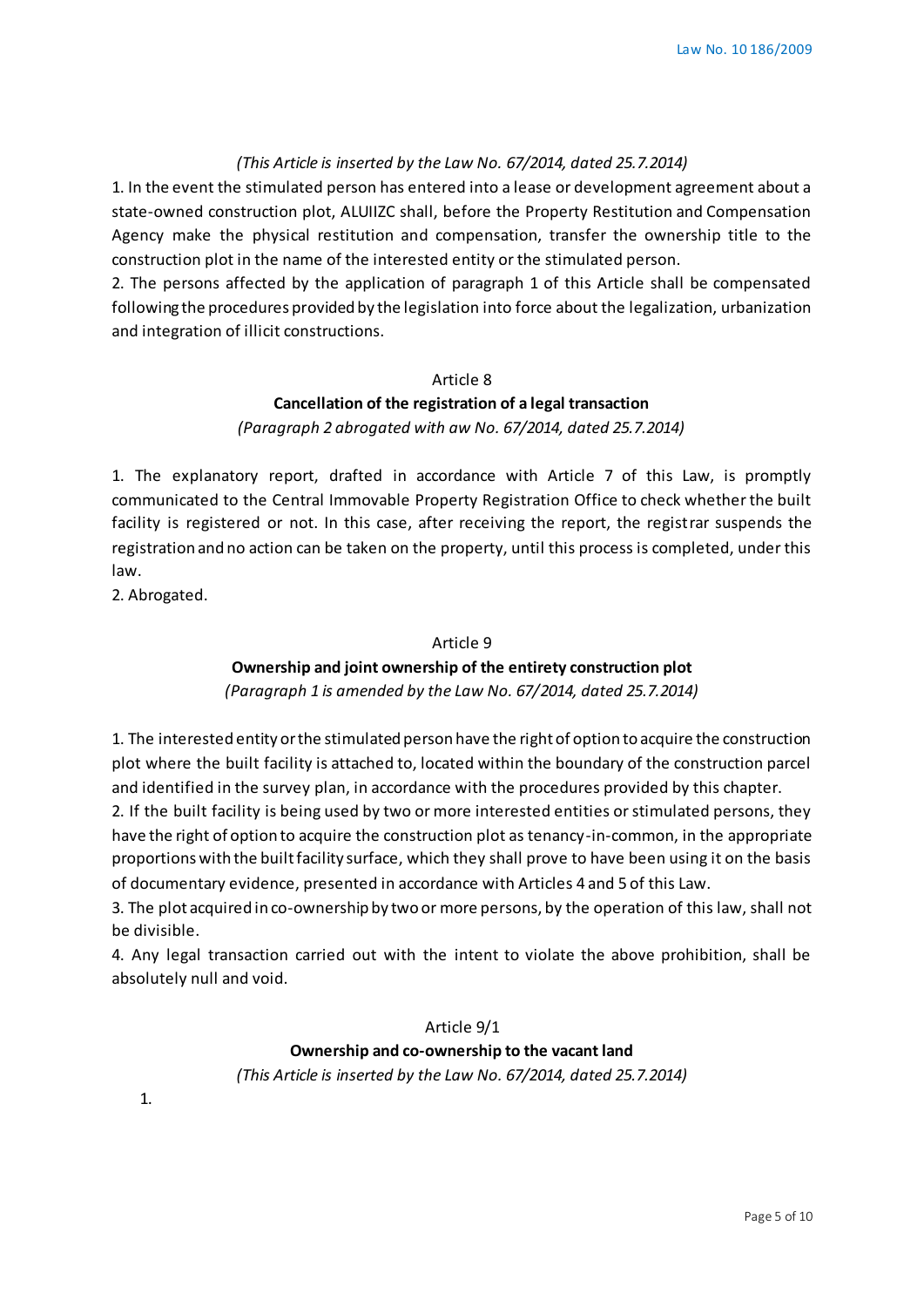2. Upon conclusion of the process defined by Article 9, the land plot that remains vacant within the boundaries of the stimulated area, as identified by the survey plan, is assigned in compulsory and inalienable co-ownership of the interested entities and the stimulated person.

The deadlines and procedures for the compulsory transfer of the co-ownership over vacant land are established by a decision Council of Ministers Decision.

The procedure for the administration and governance of the co-ownership to such plot is carried out in accordance with the law on the administration of tenancy-in-common to the residential buildings and the secondary laws issued pursuant thereto.

- 3. In case the interested entities and the stimulated person do not ask for the compulsory transfer of co-ownership of the vacant land, under the definitions of paragraph 1 of this article, this land shall remain state-owned.
- 4. The stimulated person that has completed the construction of the facilities by the entry into force of this law and has not changed their destination as stimulated activities, by way of exemption from the paragraph 1 and 2 herein, has the right of option to acquire the entire vacant land inside the stimulated area, based on the survey plan.
- 5. In any case, the vacant plot, located inside the boundaries of the stimulated area, notwithstanding its title is transferred or not, under the provisions of this article, is considered an "area of national importance in urban planning", in accordance with the law on territorial planning and the development.

#### Article 10

#### **Contract for the sale of the plot**

#### *(Paragraph 1 is amended by the Law No. 67/2014, dated 25.7.2014)*

1. The price of plot, located inside the stimulated area, is fixed on the basis of the land value map, approved by a Council of Ministers Decision.

2. In the cases of the transfer of the compulsory tenancy-in common, ALUIIZC shall determine the corresponding share of the price after calculating the proportion of the pl ot to the surface of the built facility that each of the interested parties or stimulated persons is entitled to.

3. ALUIIZC shall enter into the sale contract for the transfer of title to the plot, according to the template form, and notifies in writing the interested entity or the stimulated person that meet the conditions foreseen in this law and the amount of the price. The template form of the sale contract is approved by an order of the responsible Minister, within 60 days from the entry into force of this law.

4. The sale contract is signed upon full payment or of the corresponding amount of the price of the plot where the built facility is attached to. More detailed rules on the method and calculation of deadlines for the payment of the plot price are established by a Council of Ministers Decision. 5. The contract concluded under this law is registered with the Immovable Property Registration Office, after the Chief Registrar has taken any decision, if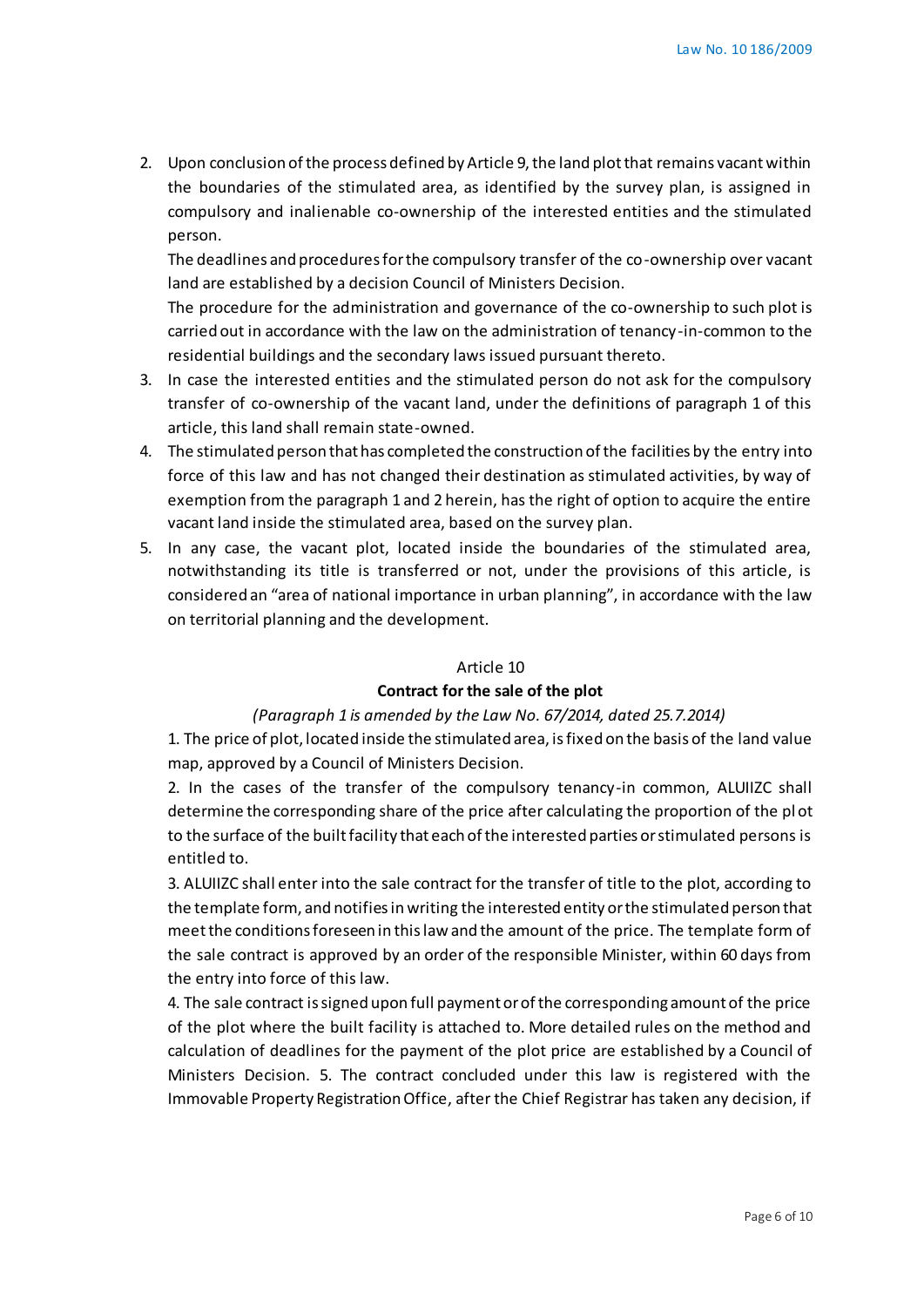applicable, under Article 8 of this Law. 6. The sale contract is registered, notwithstanding the contracts of the other persons having the right of co-ownership to the plot are signed or not. The ownership rights to the plot are established on the basis of this law and the contract. 7. The transfer of the ownership or co-ownership right to the plot, according to this procedure, is not taxable under the applicable legislation on income tax.

### Article 11

## **Procedure of transfer of built facility ownership**

*(Letter "a" in paragraph 3 is abrogated by the Law No 67/2014, dated 25.7.2014)* 1. After the acquisition of the title to the land plot, the interested entity has the right to register with the Immovable Property Registration Office the contract of acquisition of the title to the built facility that he has entered into with the stimulated person.

2. The stimulated person is also entitled to such right for the built facility that he/she is using, under a lease and development agreement signed before to the entry into force of this law, in the event he/she has carried out any legal transaction with interested entities for the transfer of the real rights. In this case, the transfer of the ownership right is not taxable under the applicable legislation on income tax.

3. In the case of build facilities that are unregistered with the Immovable Property Registration Office, ALUIIZC shall finish their initial registration process. For this purpose, ALUIIZC shall:

a) Abrogated.

b) implement the procedures of the legislation into force for the legalization of informal constructions.

#### Article 12

#### **Settlement of disputes over the right to property**

1. Where there are two or more persons claiming over the same property, ALUIIZC shall enter into the contract for the transfer of title to the land with the person who has fil ed the earliest contract for the performance of the legal transaction related to the transfer of real rights, according to the form required by law.

2. The disputes over the real rights are, in this case, settled by the competent court.

### Article 13

### **Fee for services provided by ALUIIZC**

The fees for the services provided by ALUIIZC are established by a joint-instruction of the Minister of Finance and the responsible Minister.

#### CHAPTER III

### LAND PLOT PRICE CALCULATION PROCEDURE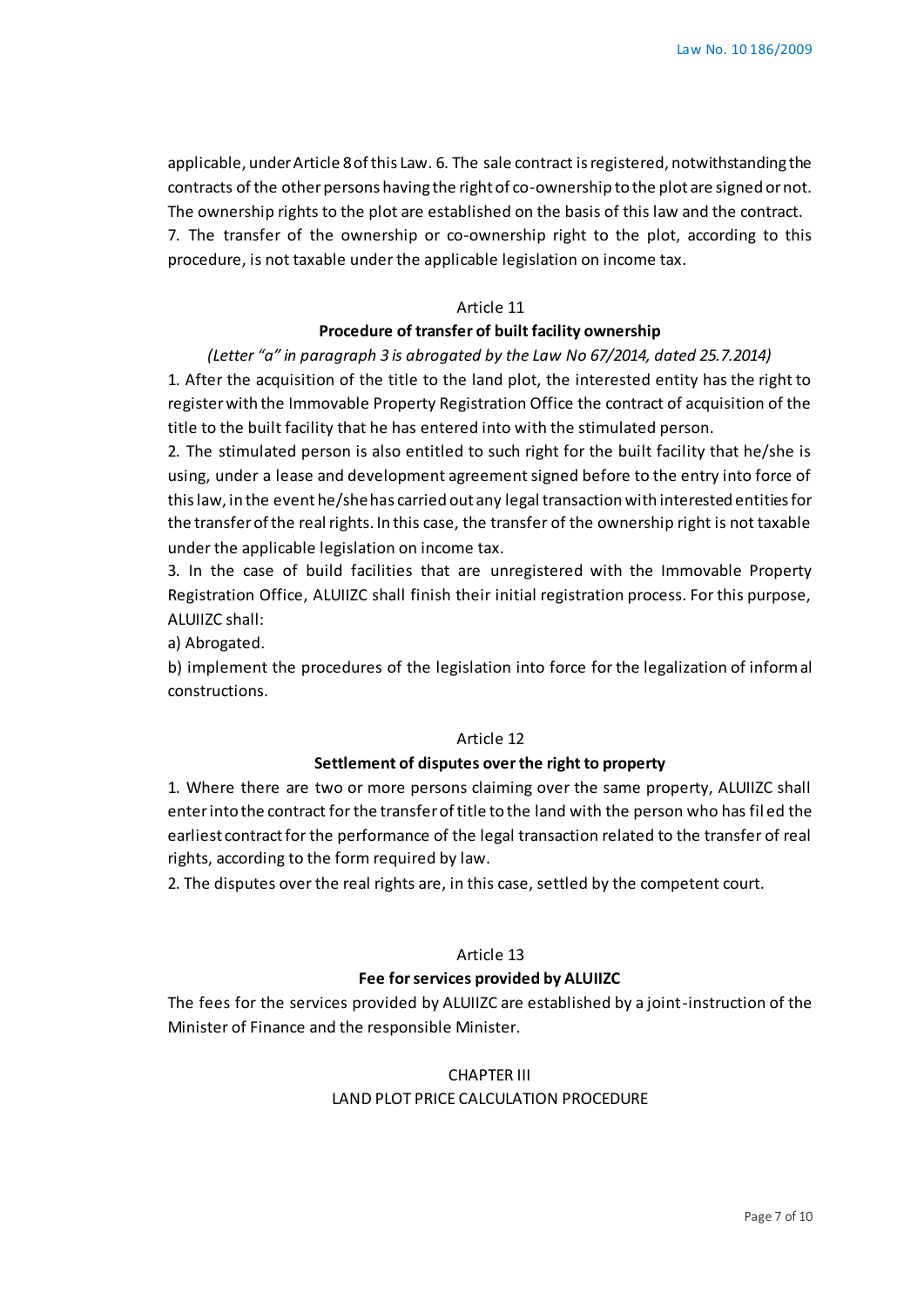#### Article 14

### **Payment method of the plot price**

*(Paragraph 6 removed by the Law No. 10395, dated 10.3.2011)*

*(Paragraph 1 and 3 amended, sub-paragraph 2 in paragraph 3 is abrogated by the Law No. 67/2014, dated 25.7.2014)* 

1. The price of the plot is discounted of 10 per cent, if paid within one month from the written notice, under paragraph of Article 10 of this law.

2. Abrogated.

3. The proceeds from the transfer of the ownership right to the plot are divided as follows: a) 80 per cent of the amount goes to the State Budget in the account of the financial compensation fund provided by the Law No. 9235, dated 29 July 2004, "On the Restitution and Compensation of the Property", as amended, to benefit of the Agency for the Restitution and Compensation of Property;

b) 20 per cent of the amount goes to the account of ALUIIZC.

The revenues generated from the fees and taxes are managed under articles 13 and 15 of this law.

4. After such transfer, the Council of Ministers, in its annual decision on the rules and criteria for handling the financial compensation decisions, shall be based also on the principle of making the financial compensation of the first expropriated persons affected by the application of this law.

5. The price of plot sold to the interested entity or the stimulated person shall be in proportion to the surface of the plot, in function of the built facility that he/she is using. 6. Removed.

#### Article 15

#### **Collection of tax arrears**

1. The General Tax Directorate and the local government bodies shall calculate and collect all the tax arrears, if any, of the stimulated person, according to the legislation into force.

2. For all the built facilities sold before the date of entry into force of this law, under the contract signed with the purchaser, the stimulated person is liable to pay a tax rate for unpaid taxes, according to the legislation into force, on the date the sale contract has been executed.

3. The rules on the deadlines and method the tax arrears are collected are determined by an instruction of the Minister of Finance.

## Article 15/1

*(This Article is added by the Law No. 10395, dated 10.3.2011) (Last sentence is amended by the Law No 67/2014, dated 25.7.2014)*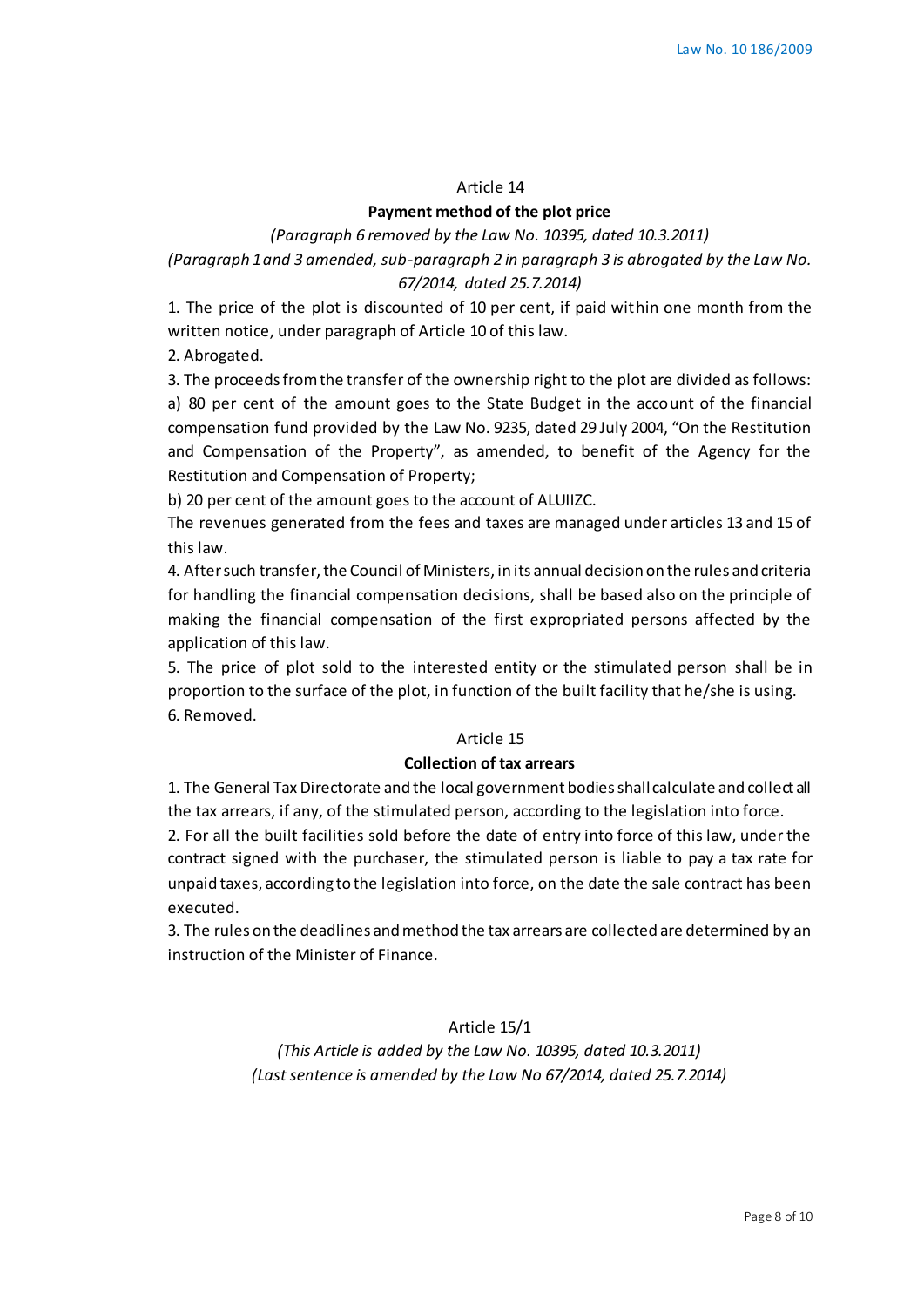1. For the stimulated persons or entities, having a lease and development agreement, who have not settled the liabilities arising from the lease agreement, the amount of the tax arrears is added to the price of the transfer of ownership to the plot. The arrears are calculated by the National Tourism Agency until the agreement is terminated.

2. The revenues from rents are allocated and used according to the legislation into force.

## CHAPTER IV FINAL PROVISIONS

# Article 16

#### **Sanctions**

## *(Paragraph 1 is abrogated while paragraph 2 is amended and 3 is inserted with Law No. 67/2014, dated 25.7.2014)*

1. Abrogated.

2. The failure of the interested entity or the stimulated person to pay the price within 6 months of the written notice, according to paragraph 3 of Article 10 of this law, is sanctioned with a fine of 10% of the total plot price for each month of delay, provided that the fine amount does not exceed the total price of the plot.

3. In the event the stimulated person has made any extensions to the construction permit, the sanctions foreseen in the Law No. 9482, dated 3.4.2006, "On Legalization, Urbanization and Integration of Illicit Constructions", as amended, are applicable. "

## Article 17

### **Principles of issuing secondary acts**

Any secondary act issued pursuant to this law is passed by observing the principles of fair compensation, equality before the law, legal certainty, and freedom of economic activity.

## Article 18

#### **Abrogation**

Sub-paragraph 1/ç of paragraph 1, Article 6 of the Law No. 9235, dated 29.7.2004 "On Restitution and Compensation of Property", as amended, shall be abrogated.

### Article 19

### **Entry into force**

This law enters into force 15 days after its publication in the Official Journal.